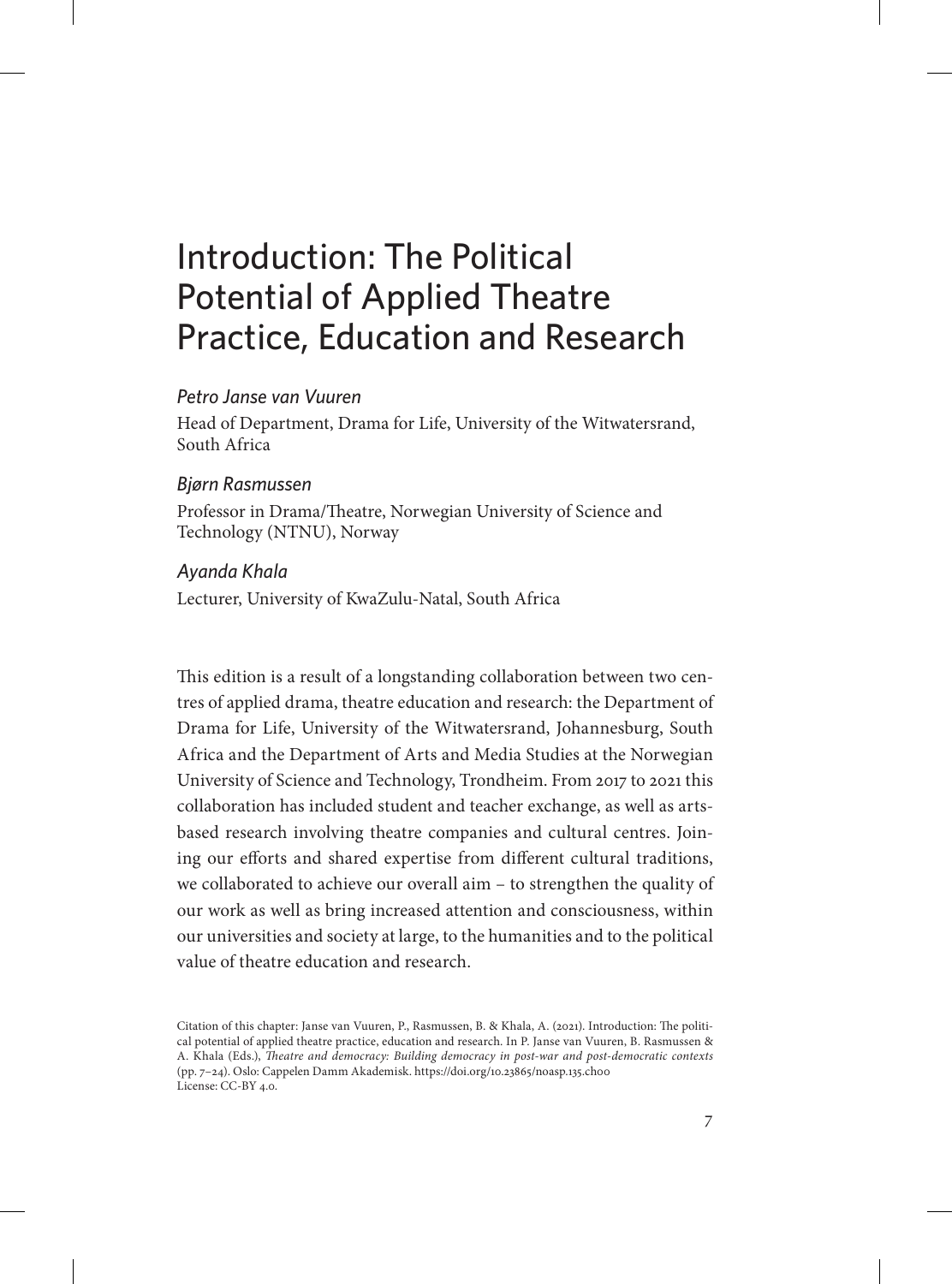Equality and reciprocity are important virtues connected to democracy and to this collaboration project. Symbolic of the democratic ambition that filters through this edition, is the space and opportunity given to several new researchers and PhD students, including an innovative collation of master's student contributions (chapter 4). In the same spirit, we have deliberately chosen the Open Access publication format to ensure our research and stories – originating from many continents – reach all interested readers, among them students and creative partners who otherwise might not have had the opportunity to engage with our offering. We also considered the differences in the socio-economic conditions for doing collaborative research in Norway and South Africa, respectively. Notably, a lack of paid research time is significant amongst the South African partners, and as a result this edition has been produced jointly, but on unequal terms. Consequently, in gratitude, we acknowledge that this has made great demands on the energy and dedication from some contributors, editors included.

Our project title<sup>1</sup>, which also became the title of this edition, demonstrates our ambition. How can theatre possibly build democracy? Even in societies where some value is ascribed to theatre arts, a political role beyond entertainment and sensuous experience is seldom acknowledged by key national stakeholders and policy makers. Indeed, the very institutionalization of art, historically and in many contemporary instances, can be regarded as a kind of controlling strategy to distinguish the fictitious from real matters, in hopes – by those in power – of protecting our democracies from unpredictable as well as critical performances and playfulness (Hallward, 2006; Rancière, 2009; Rancière & Rockhill, 2013). This western perspective must, however, be moderated somewhat when the context is South Africa and the arts outside of the institutional spaces continue to flourish and are increasingly recognized for their political-educational value. This is thanks to a legacy of theatre as a consistent contributor to

**<sup>1</sup>** "Theatre and democracy: Building democracy in post-war and post-democratic contexts" grew as an international follow-up from a previous Norwegian project, "Drama, theatre and democracy 2014–2017", which unified 60 Norwegian university teachers and researchers in one common project. The current project and collaboration has been kindly funded by our universities and the Norwegian Agency for International Cooperation and Quality Enhancement in Higher Education.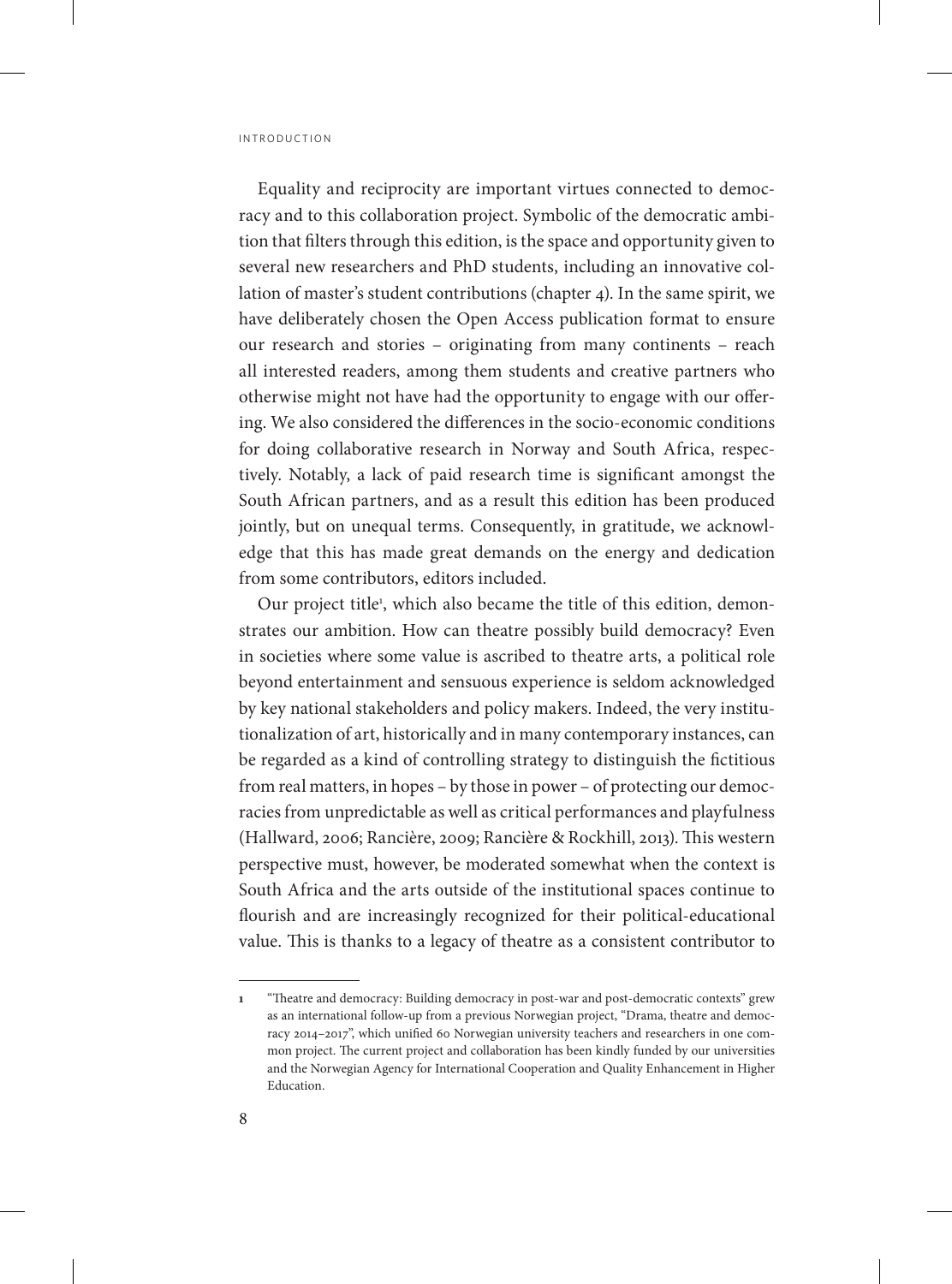civil action and political commentary. Today, wherever we are working in applied theatre – predominantly with cultural democratic ambitions – our joint frustration is that there are fewer funding support initiatives for arts activities, resulting in far more artists than funding structures, within and beyond the arts industry. Nevertheless, applied theatre studies acknowledge the significant presence of aesthetic modalities in our societies and their applications to healing, education, individual and social development – perhaps more explicitly so and more culturally integrated in South Africa than in Norway, in spite of a frequent lack of economic structures in South Africa.

When we approach our students – all post-graduate – as citizens and community members, we introduce a notion of qualitative research which is closely linked to building democracy. We understand theatre art as research and as cultural production through its inquiring into individual and social conditions and concerns. At both centres of applied drama and theatre, we are united in a strong interest in arts-based research methodologies. We trace this interest in the arts as social-aesthetic cultural production and qualitative research, both from indigenous cultures as well as from western arts history – that is, historical practices and thinking that lead to reforms both in art (political avant-garde art) and in research (action research) (Argyris & Schôn, 1989; Lewin, 1946; Rasmussen & Kristoffersen, 2011; Reason, 1988).

At the beginning of the last century, among European modernistic experiments, art was conceived as a platform for the individual to relate intentionally to society. Art was renewed as a social communication platform for investigation and problem solving on urgent life matters, not least on behalf of minority groups (Shahar, 2004). In this light, theatre research not only reaches beyond the art discipline, it also becomes an integrated cultural practice and a platform to generate social knowledge as well as improve life practices in which all participants are simultaneously related as researchers and the researched. Hence, through theatre agency, we seek transferable knowledge as well as skills about, and through, the making and communication of theatre as a complex multimodal medium. In this edition, all the chapters will, to a greater or lesser degree, present research questions and designs that endeavour to embrace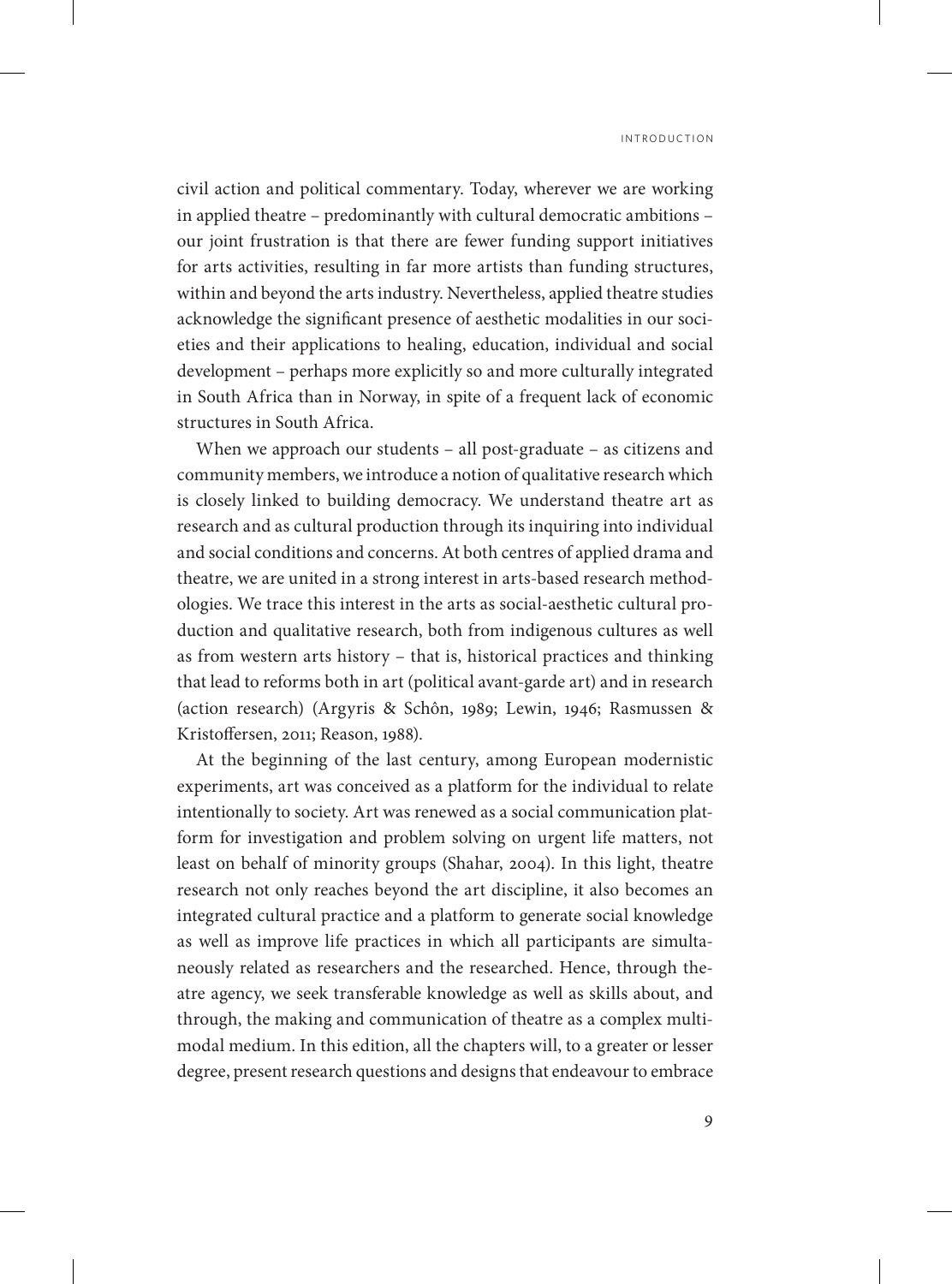the double ambition of researching theatre as well as theatre acting as methodology for inquiring into social issues through aesthetic means.

A radical notion in both theatre and qualitative research generally, this way of working highlights multimodal ways of knowing evidenced at the research level and thus replaces objects of measurement, objectivity and generalization with other validity criteria such as self-reflexivity, context awareness and arts methodology skills – revealing and processing intentions (see above) at play in human communication. Through this perspective, all theatre and performance artists become cultural agents in their struggle to develop aesthetic forms of inquiry and in their journey as creative problem-solvers. Our research training therefore provides knowledge that enables students to recognize their theatre making as arts-based qualitative research.

Furthermore, our current base for inquiring how theatre may build democracy is already suggested by theses from cultural studies (Williams, 1981), stating that symbolic media offer the (perhaps only) way of linking sensuous knowing/felt experience to propositional, system knowledge. Concurrently, we teach theatre work and theatre research from a specific epistemological point of view: art and symbolic media as a way to bridge and heal a split between sensuous experience and knowledge that seems to characterize modern existence (Reason, 1994), an existence sometimes leading to passivity, apathy, frustration and even violence for some of our students, actors and audience.

In other words, we stand on the shoulders of a longstanding tradition of theatre art as healing, problem-solving and relational knowing that implies a distinct engagement with current democratic conditions. This is why we have framed our collaboration and edition around political theories on "post-democracy". Applied theatre research and politically framed theatre theory have recently pointed at the "post-democracy" and the associated "neo-liberalism" as critical frames for cultural practice and research (Davis, 2014; O'Connor & Anderson, 2015; Szatkowski, 2019). This is a condition of democracy that seems common to democracies that are in tandem with a global market liberalism. In this post-democracy, democratic government, neo-liberalism and market liberalism have fused, forging a democracy with distinct characteristics (Swyngedouw,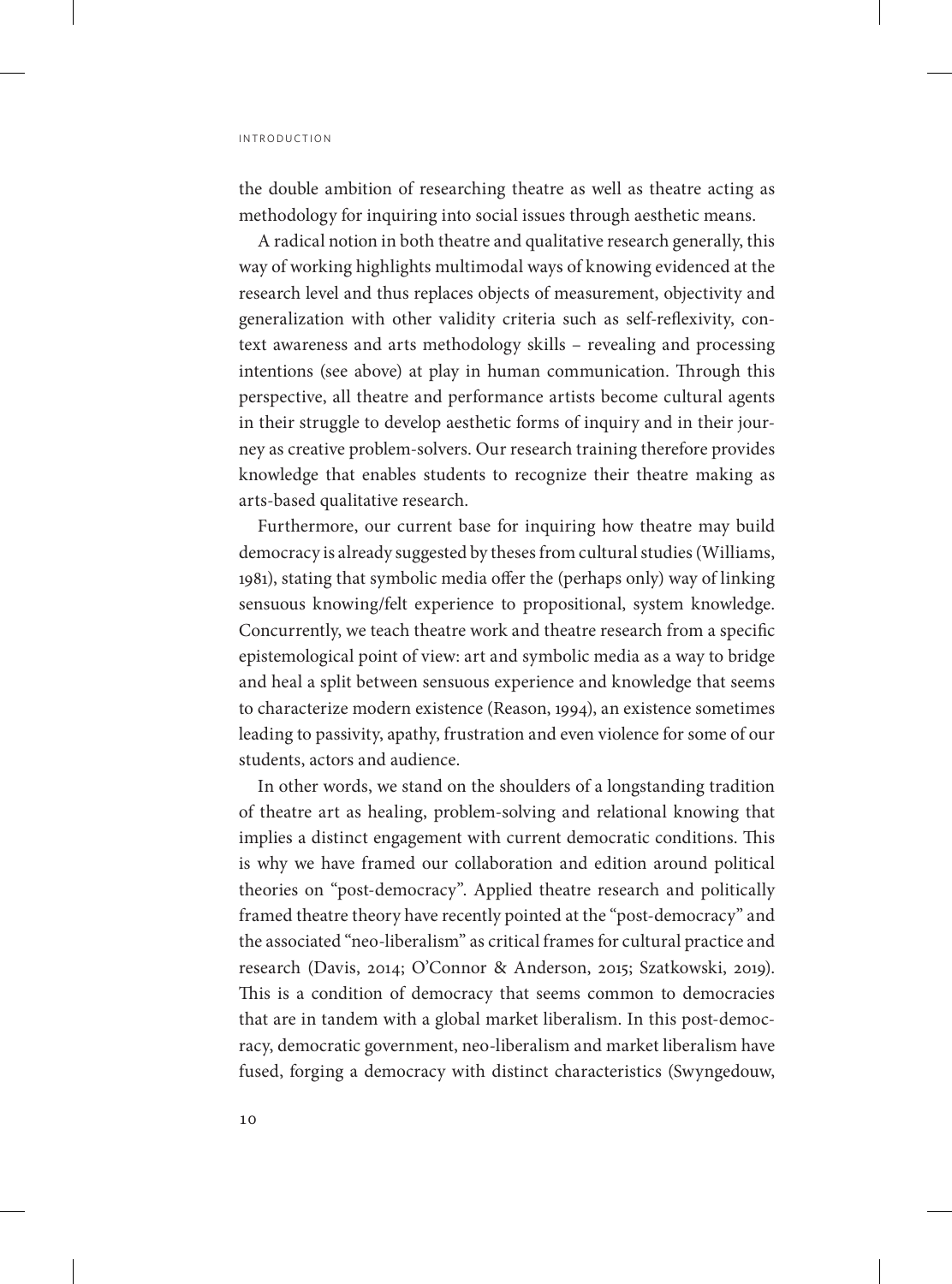2019). Since we are particularly concerned with the human consequences of our democratic condition, and since we face theatre artists and participants whose emotions, ideas and imaginations affect and are affected by the condition, we find such characteristics important.

Following Swyngedouw, one obvious trait is **the economization of politics**, where societies nurture political decisions that are reasonable within a strict market logic and associated "new public management". A fusion of politics and economic politics affects all citizens in our democracies. Closely connected, another characteristic is the **de-politicization of a predominant economic rationale**, where this rationality seems internalized in bodies and systems, unquestioned and beyond political dispute. Any other rationality of organizing the production and distribution of life is deemed non-sense.

Furthermore, **power is given to unauthorized political actors**, such as experts, managers, consultants, and we face a techno-managerial governance where "doing politics" is reduced to a form of institutionalized social management. This has a great impact on citizens, creating a "permanent state of emergency" (Swyngedouw, 2019) including the nurturing of fear, expectations of pending catastrophes – where the catastrophe is always reserved, not for the elite, but for the excluded and powerless. Liberalist individualism, consumer "freedom" and competition also carry with them uncertainty, accentuate social polarization and produce exclusion. A relevant example of this seems to be the polarization effect of the digital divide caused by the impact of the Covid-19 pandemic on work, study and social patterns and practices, with so much of it now being done online. The pandemic can be exploited for its potential to cause more fear, and can be used to substantiate the apparent threat of pending catastrophe already well nurtured in our post-democracy environment.

In addition, a distinct power strategy of consensus policy, **regarding the "People-as One"** adds to the exclusion. In fact, a system strategy of diversity tolerance adds to a form of sophisticated repression: the inclusion and subsumption of different opinions on anything imaginable as long as it does not question that of the neo-liberal, political-economic state of affairs. Many political scientists have noted the number of people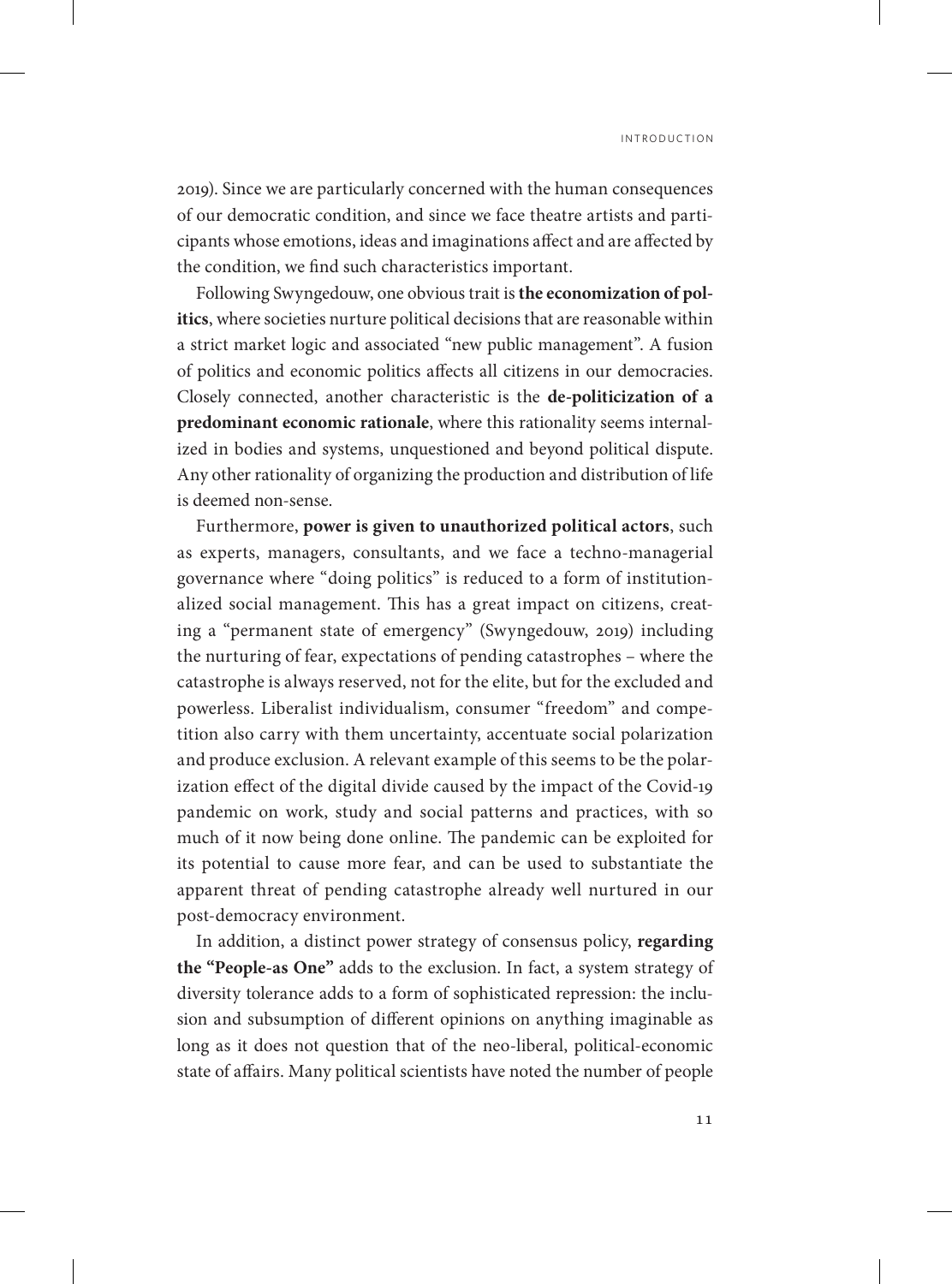feeling increasingly frustrated and excluded in the post-democracy (for example Crouch, 2004; Mouffe, 2005; Rancière, 2006). Moreover, it is suggested that ways of repressing antagonism by seemingly allowing diversity can lead to intensified outbursts of antagonistic violence (Rasmussen, 2017; Swyngedouw, 2019).

This brings us back to one very serious backdrop for investigating the potential of theatre in democracy, namely the terror attacks we currently experience in our democracies, such as the Norwegian July 22 2011 event carried out by an ethnic born Norwegian who had the privilege of 12 years' public education. In this edition, chapter 1 specifically elaborates on the concept of post-democracy and how it can affect theatre practice. We might here also include the way in which the Covid-19 pandemic has been mismanaged by governments to provide them with an excuse to take stronger control of "the people", excusing violent and brutal police action and authoritarian restrictions to further political agendas in the guise of protecting citizens. In South Africa, in June 2020, 49 cases of police brutality had been reported since lockdown began (Mngadi, 2020). Reports of other cases across the world had been reported including in, the Philippines, Brazil, Pakistan and India (Delvac, 2021).

The reader will find the philosopher Jacques Rancière features prominently as a reference in the chapters of this edition. He makes the point of staging "dissensus", both in art and society, allowing the unheard and unseen voices of the marginalized standing outside the given consensus management in our societies to be heard – claiming not only freedom of expression but also equality (Nash, 1996). Following Rancière, acts of dissensus are the political means by which to redistribute policy-making and he suggests that certain types of artistic work provide a (peaceful) space for such acts, by blurring politics and art. His thinking can be seen as performative idealism, something which many applied drama and theatre practitioners will relate to. This is notwithstanding the fact that political scientists and art philosophers often dismiss educational, therapeutic and applied arts practices as being part of an "ethical turn" rather than seeing them as dissensual and "unethical" actions (Bishop, 2012; Rancière, 2006b). See chapters 1, 3, 10, & 12 for elaboration on this topic.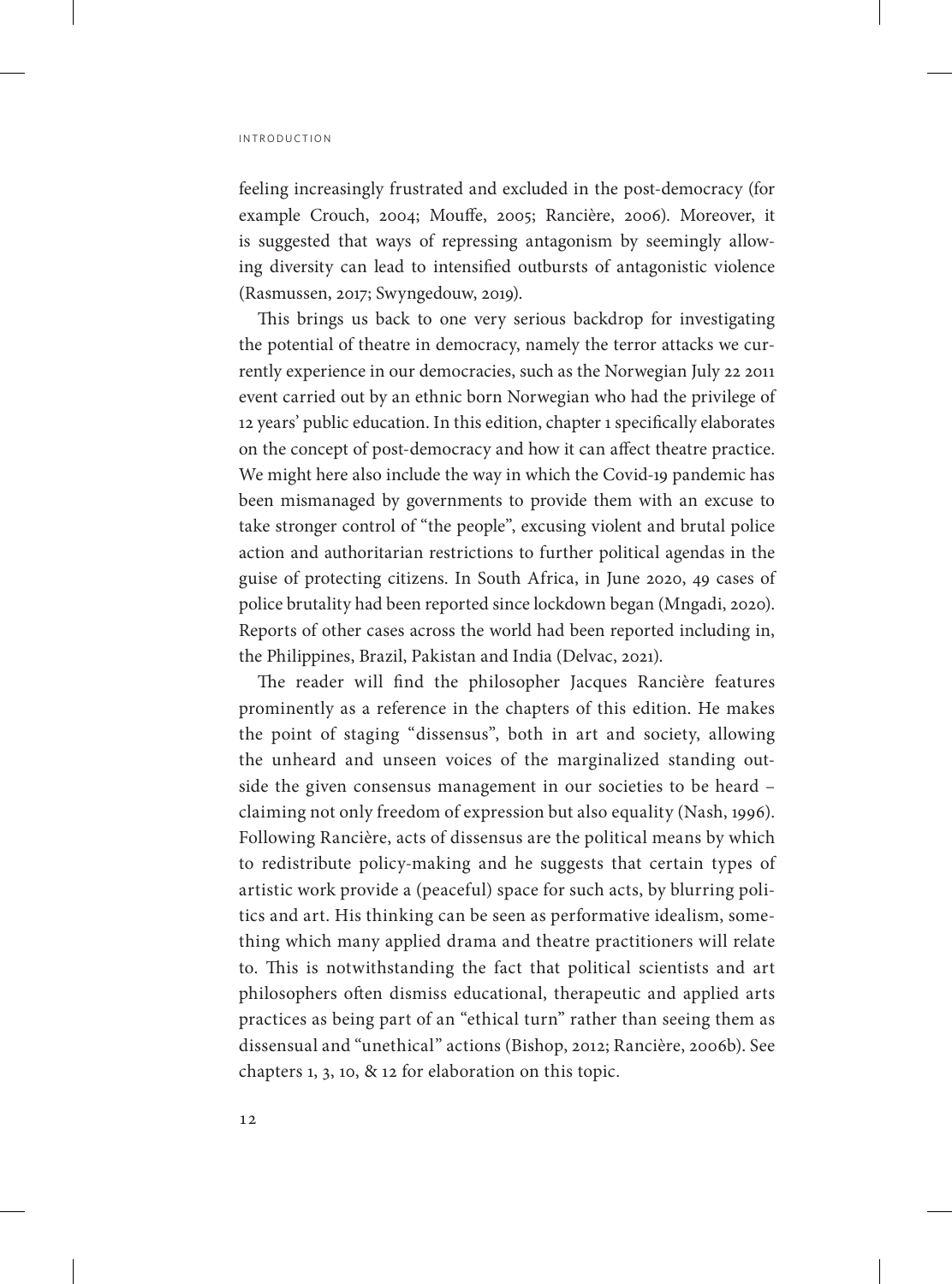We find little correspondence between, on the one hand, the accusations of being ethical and policy supportive and, on the other, the fact that theatre and the arts are seldom acknowledged as social and political ways of knowing in current democracies. On the contrary, we experience that our societies fear the kinds of diversity, agonism and critical creativity that arise from citizens who might play unpredictable roles in unpredictable spaces. Even though applied drama and theatre may take place in regulated schools and institutions, we still think applied theatre maintains informal and unpredictable practices where art is not expected. We think attempts at belittling applied theatre as being too ethical to be recognized as autonomous art, or as being "not quite" art or performative politics, is unfortunate, and we hope this edition will throw more light on the current democratic potential of theatre and its practitioners.

To summarise the context that served to motivate our work, we cite the following from our joint project Manifesto: [https://www.democracy](https://www.democracythroughtheatre.com/) [throughtheatre.com/](https://www.democracythroughtheatre.com/)

We launch the "Building democracy through theatre" project in response to the conditions of the post-democracy that we experience in our societies. We want to understand and engage with conditions that:

- 1. *Enrol the citizenry as passive*, quiescent, even apathetic receptacles, responding only to what is given to them.
- 2. *Force alternative thinking and behaviour* to take form as either radical and *violent exclusion* and rejection *or an uncritical inclusion* of different opinions on anything imaginable as long as it does not question the neo-liberal, political-economic state of affairs.
- 3. *Strategically de-politicize the arts*; stimulating theatre industry as compensatory, non-binding entertainment; muting the educative and political potential of theatre, impeding the staging and negotiations of the unseen bodies and unheard voices in non-violent spaces.

The manifesto also lays down what values we are committed to in our work in opposition to these conditions:

1. A belief of the **intrinsic value** of each person in each context as an active citizen who is already contributing to their society.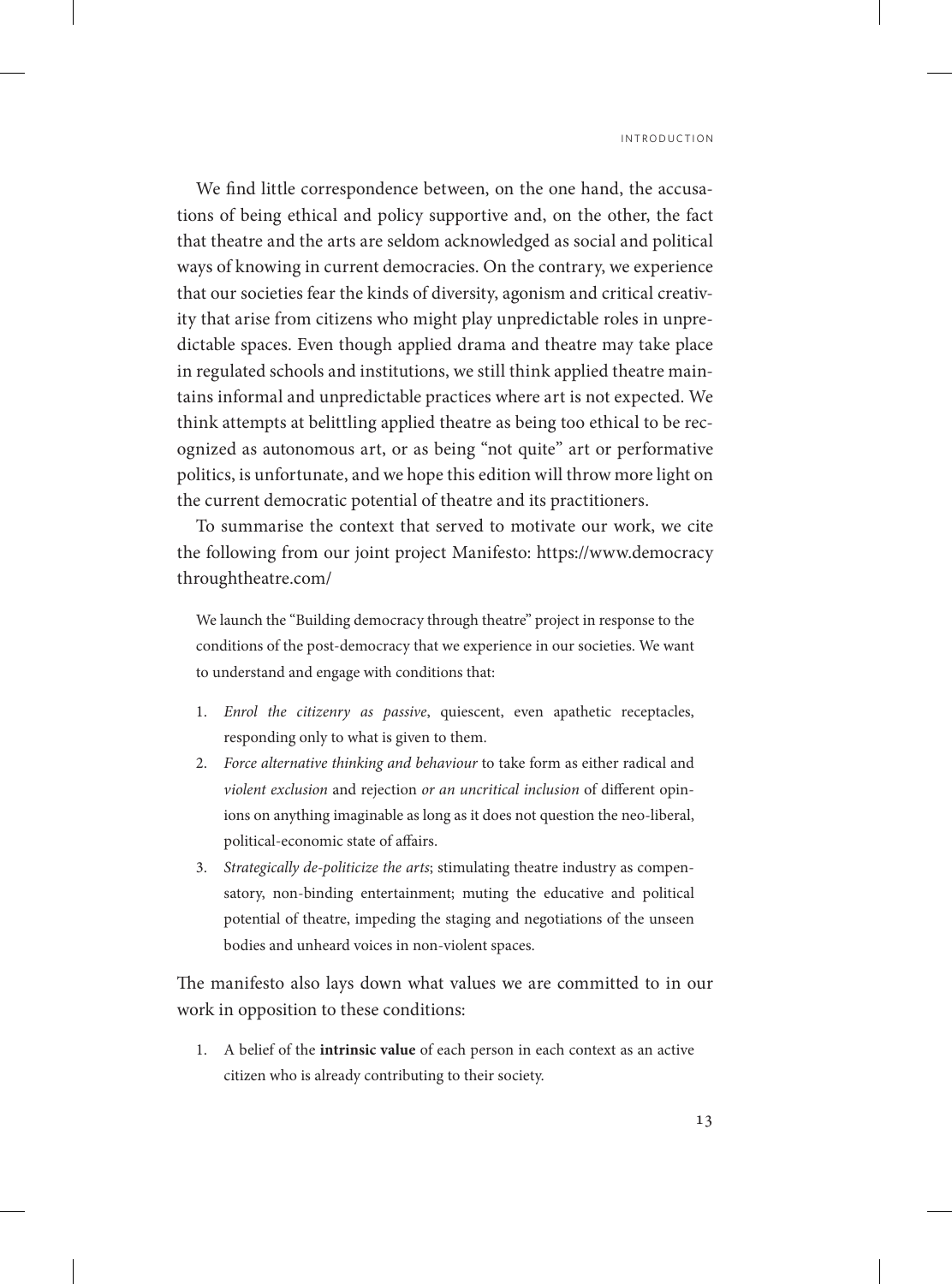- 2. An appreciation of the **multiplicity** of voice, body and perspective.
- 3. The promotion of **participant-audience centred** education and theatre making.
- 4. The **critical interrogation** of habitual and dominant narratives.
- 5. A search for the meaning and practical implementation **of deep democracy**.
- 6. An acknowledgement of the **systemic nature** of the human condition in all its aspects.
- 7. An understanding of **theatre making as political act**.

# The book structure

We conceptualised this anthology as having two distinct types of submission: traditional research articles on the one hand, and submissions of arts-based artistic/creative research in the form of a link or links to representations of arts productions, videos, photo journals or play scripts on the other. This second submission type was to be accompanied by a short framing document that should contextualise the work and link it to the methodological theoretical underpinnings that inform it and the ideas and concepts of democracy that drive it. Our edition process ended up including two contributions of this type (chapters 4 and 8). The first of these reports on student-teacher activities on our joint MA exchange project whilst the second explores the representation of gendered and raced identity in South Africa through an Applied theatre and performance research lens.

This choice of two types of submission correlates with our joint emphasis on traditional academic research and a more recent "arts-based" research focus, as well as with our inclusive, democratic ambition. The thinking was that, in a democratic context, the use of the arts is essential to reframe what can be known. This is particularly important in our context of theatre as a way of making visible those bodies and making audible those voices that might be marginalised by post-democratic politics and neo-liberalist conditions.

Another implicit structure which the reader will notice grows from a number of subtasks on the agenda when practices are reported and analyzed: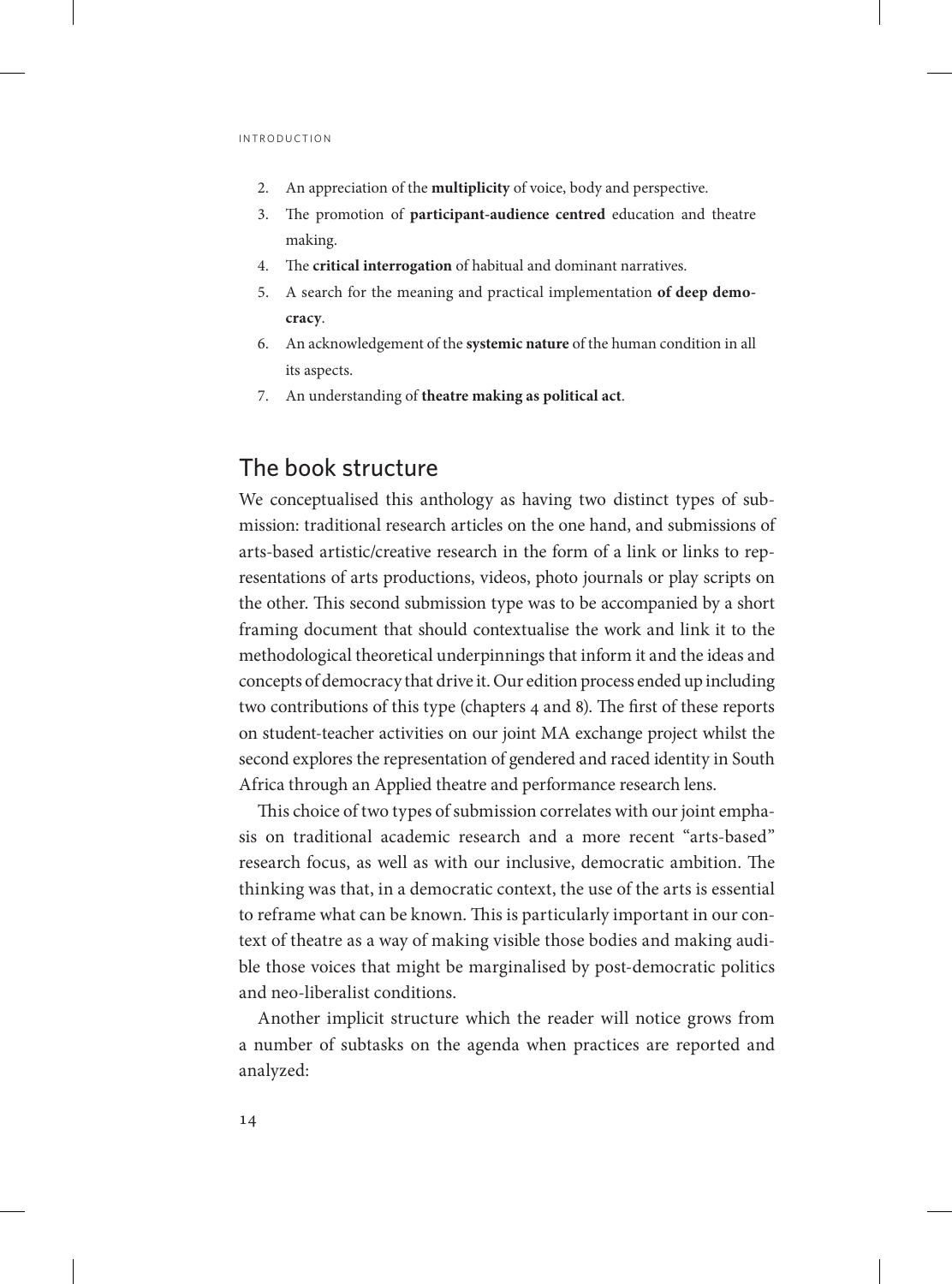- (a) The **theatre-making task** of how to create/explore form, workshops and performances with, and for, post-democratic communities (chapters 3, 5, 6, 7, 8, 9, 10, 11, 12 & 13).
- (b) The **aesthetic reflection tasks** for generating multimodal aesthetic understanding in a context of democratic agency (chapters 2, 3, 4, 6, 7, 8, 9, 10, 12 & 13).
- (c) The **societal tasks** of pro-active involvement in human and social dynamics in Norway and South Africa – involvement in building deep democracy at the level of everyday living, and in engagement with participant-driven issues (chapters 3, 4, 6, 8, 10, 11, 12 & 13).

After some discussion, we chose to sequence the chapters following the different contextual relations implied, so we start with the contexts of history, post-democracy and arts-based research, and proceed through elaborations of politically framed theatre cases to single and detailed case analyses.

In **Watch out! Theatre is Anywhere – Redistributing the Ethics of Arts Education and Applied Theatre, Kristian Knudsen** and **Bjørn Rasmussen** explore the conditions of the post-democratic, placing emphasis on three characteristics: consensus, fictionalization and paradoxicality. By highlighting the examples of two performative interventions, one in Germany and one in the USA, they emphasize the need for the arts to question the effects of neo-liberal conceptions of democracy. They maintain that arts education and particularly theatre education with its understanding of the performative can be harnessed to do the work of creating Rancièrian dissensus, and making visible the fictions of the post-democratic state we are in. In this way they set applied drama and theatre up as the leading field in such work.

**Courtney Grile**, in her chapter **Drama/theatre and Democratisation: What Two Revolutions Reveal**, sets the historical frame for ways in which theatre provides both dissensus and confirmation. She does this by offering a background for understanding the various ways in which theatre may intervene and become powerful and influential in crises of democracy. Notably, Grile reminds us that theatre history shows that theatre can contribute to both democratization as well as de-democratization.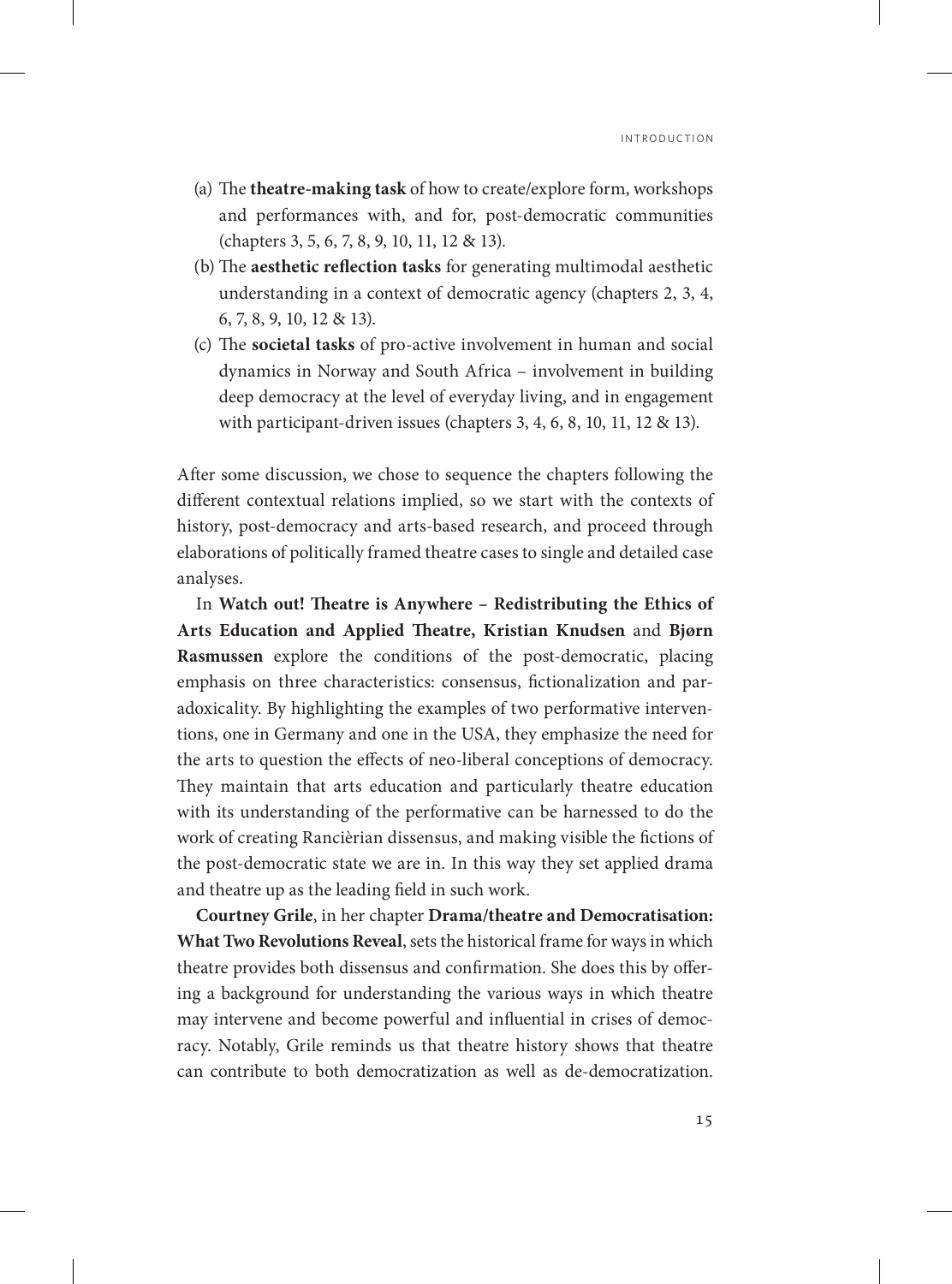Through her analysis of two pivotal events in the history of democracy, the French Revolution and the Velvet Revolution of 1989 in Czechoslovakia, Grile shows how theatre is instrumental in bringing about democratic change in some phases, as well as in consolidating governmental control in other phases. Moreover, she discusses not only how theatre became politicized in crises but also the performative parallel: How political and judicial practice became theatricalized in the same crises. Interestingly and perhaps controversially, she argues that the function of theatre relates to the way theatre is structured as communication. Even if dissensus and political change can be directed through a one-way flow from sender to receiver, Grile in fact finds this form of "monologic" theatre to be predominant when the state tightly controls drama/theatre, and "dialogical" theatre to be dominant when theatre is influential in the "democratization processes". Although the field of "applied theatre" has little place in this historical retrospect, Grile does acknowledge how current interpersonal approaches of applied theatre resemble the dialogic qualities that worked effectively for democratisation in the revolutionary space.

In chapter 3, **Theatre as Inclusive Arts-based Research: A Key to Political Art in the Post-democracy?** the context of history gives way to the context of arts-based research and its democratic potential. **Petro Janse van Vuuren** and **Bjørn Rasmussen** explore the terrain of academic research within the creative arts, and write a necessarily ambiguous and thought-provoking argument on the complexities of navigating the politics of inclusion and access, quality and political relevance in creative research in Norway/Europe and South Africa. The research includes a discussion on different conceptions of artistic/arts-based research as well as the differences within the creative and applied theatre fields across the two countries. They highlight, also, the points of intersection and congruence, and the risk of exclusion in artistic research, and argue for a common inclusive approach to research in applied drama and theatre. Given the global context of the decolonization project within education – most pronounced in spaces where colonization is a historical context – the authors point to the ways in which practitioners in both countries confront contemporary politics and resist marginalization within their local creative industries. The authors examine perceptions of theatre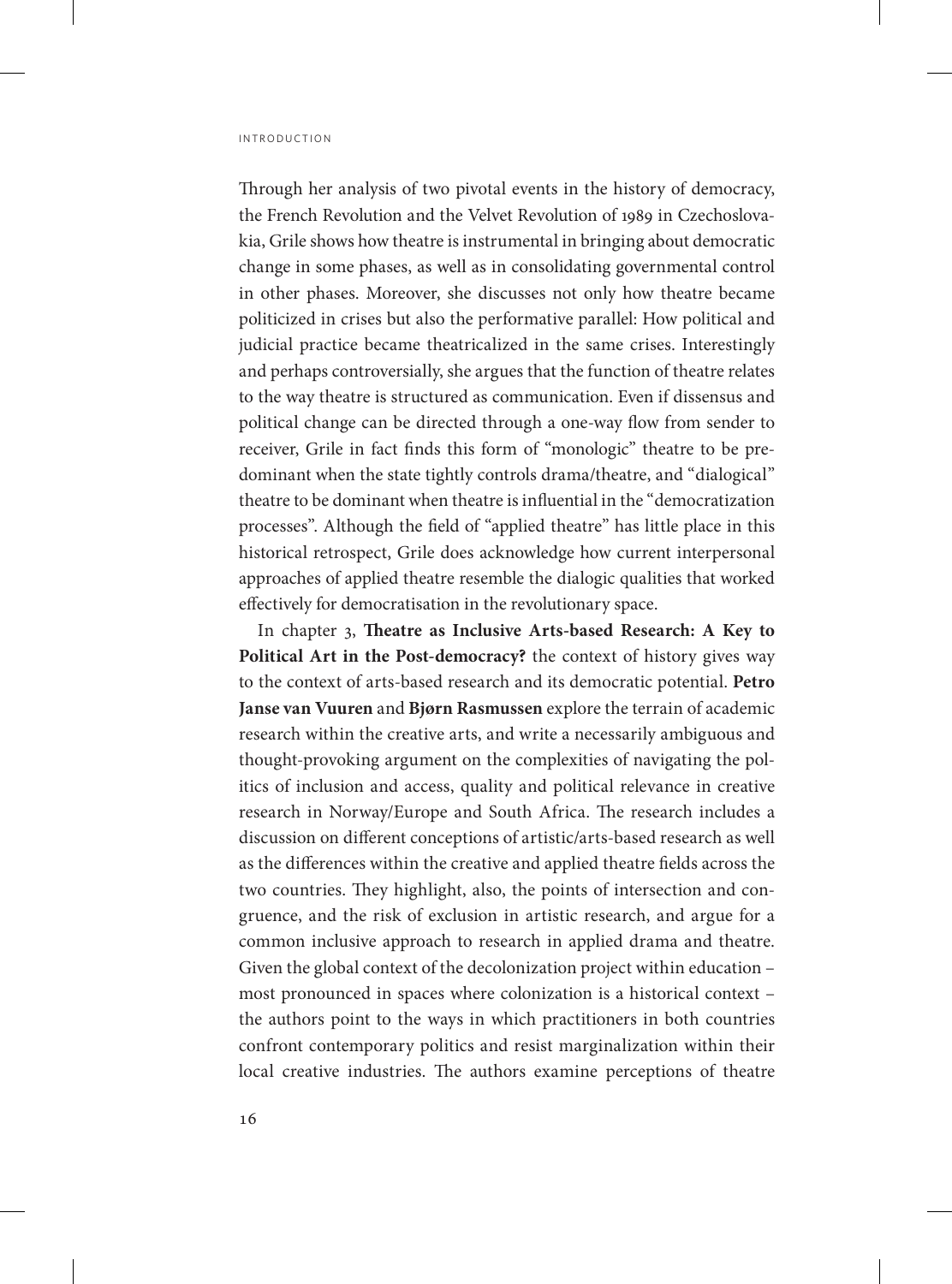practice as political threat and political opportunism and ultimately present arts-based/creative research as a platform evidencing the effectiveness of praxis in both post-war and post-democracy contexts.

In chapter 4, **Performing Theatre and Democracy,** Theatre educator **Leila Henriques** looks at applied theatre, democratic issues and cultural differences in another context, the educational. She reflects on the pedagogical exchange between two universities, across two continents, and through the perils of the worldwide Covid-19 pandemic, and presents the creative work resulting from a self-reflexive Performance Ethnography course embarked upon by the postgraduate students participating in the exchange programme. In their creative practice projects, the students courageously and candidly engage the myriad of opportunities and problems taken on board by communities as a part of citizenship in democracy. The video installations explore struggles of self-determination in circumstances of poverty, love and intergenerational family relationships, crime and masculinity, death, violence, mental well-being and democratic citizenship. All the themes are explored in ways that portray how acutely personal the bigger political questions about human life and fulfilment in democratic spaces are, and will continue to be. As programme facilitator, Henriques provides a context for the work of each student and allows it to tell a unique story about performing theatre and democracy.

In subsequent chapters the reader will find reports and analyses from politically framed theatre work from a considerable period of time in four different countries, all set in a common context of criticizing and building democracy. **Muneeb Ur Rehman** is a theatre maker working in Karachi, Pakistan. He is currently working among the young of that city on projects to counteract violent extremism. Grounding his work on Stephani Ethridge Woodson's understanding of Community Culture development as a model for treating young people as civic assets and social actors in their own right, he asks if the democratic values of the model can be sustained in the context of a donor-funded environment where donors constantly seek tangible proof of its effectiveness in curbing violent extremism. In chapter 5, **Democratic Theatre Practice in Donor-funded Projects: Challenges and Interventions,** Rehman looks at the work done with 42 youth groups over 11 months culminating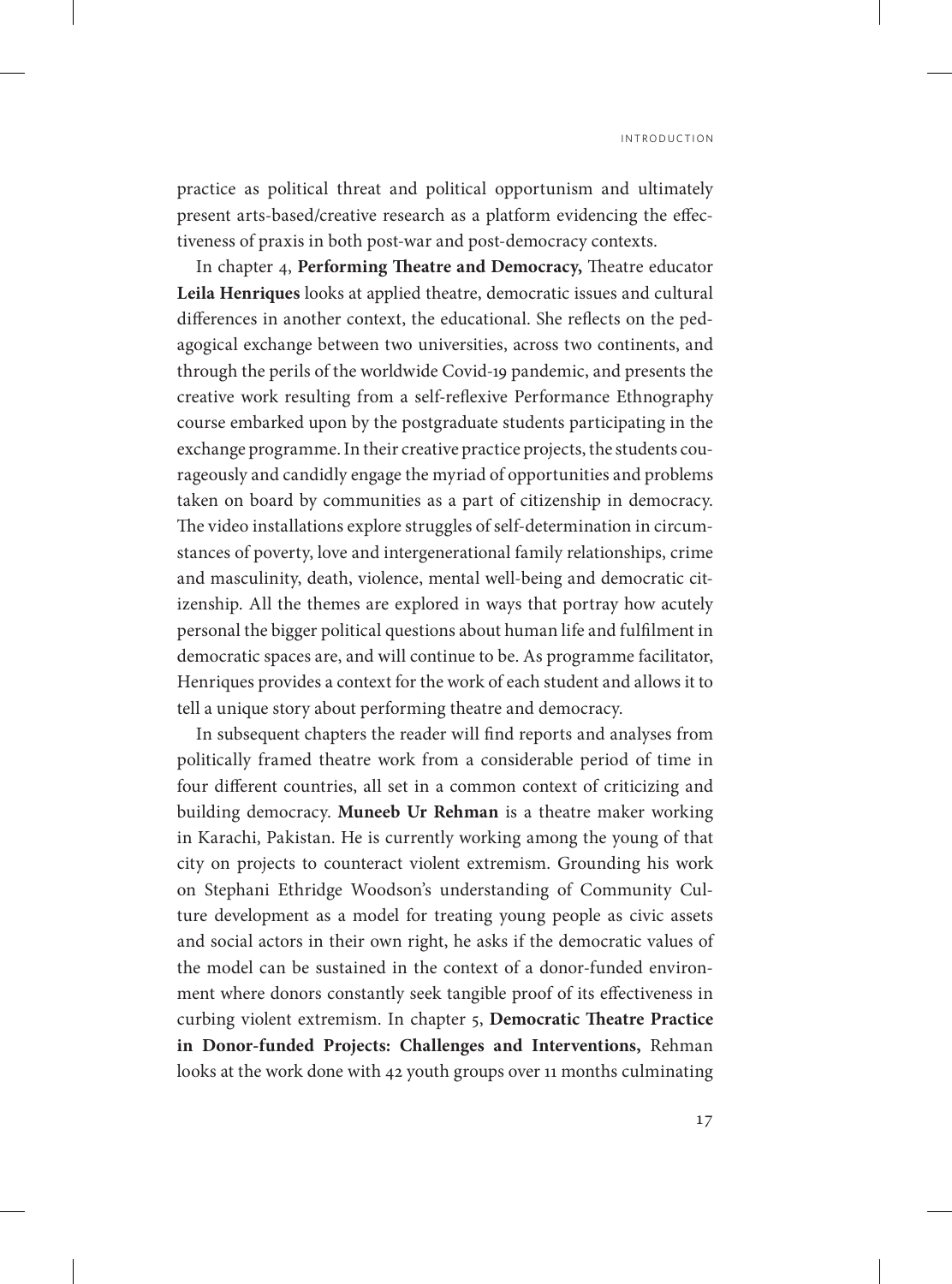in a social action project with the express goal of seeing if the values of democratic collaboration can carry the project into the everyday lives of the young people once the donor funds are no longer available to bolster the projects. Amongst other things, he examines the impact of issues like categorizing participants by age, the complexity of stakeholder relations, and the requirements for theatre expertise vs. superficial cultural training.

In chapter 6, **What Role can Physical Theatre Play in Reimagining Democracy in South Africa? Kamogelo Molobye** frames his creative questioning by asking how physical theatre might facilitate, in its participants and audiences, a process of rethinking democracy in South Africa. Specifically, Molobye focuses on the work of Mamela Nyamza in *19-Born-76-Rebels* (2014) and *Pest Control* (2020) in order to explore how the performed lived experiences of dance artists can serve to challenge the status quo in society and activate political thought and change so as to address what Molobye identifies as the ever present tensions between South Africa's apartheid past and post-democracy present. The author speaks frankly about the effervescence of historical pain in South Africa, expressed through issues of inequality, race and economic class. Molobye positions theatre as well able to excavate and grapple with the complexities of being an artist of colour in South Africa's creative industry, and advocates for physical theatre's role in fostering agency as a part of citizen participation in democracy.

In chapter 7, **Creating Democratic Spaces Through Theatre: The Case of** *Speak Out!*, **Cletus Moyo** reports on a theatre project that he facilitated with young Ndebele-speaking people from the region of Bulawayo, Zimbabwe. There is a strong political background to this work, since it was devised as a response to the Gukurahundi genocide as well as to the subsequent silencing of the victims. Moyo reports on a specific case of offering theatre as a democratic space for second-generation sufferers to share stories of pain and suffering when mainstream media platforms do not seem to offer the same opportunity. Moyo understands devised community-based theatre as a research methodology. Through Boal-inspired workshops and a process of performances, and by means of observations, interviews with participants and group discussions, Moyo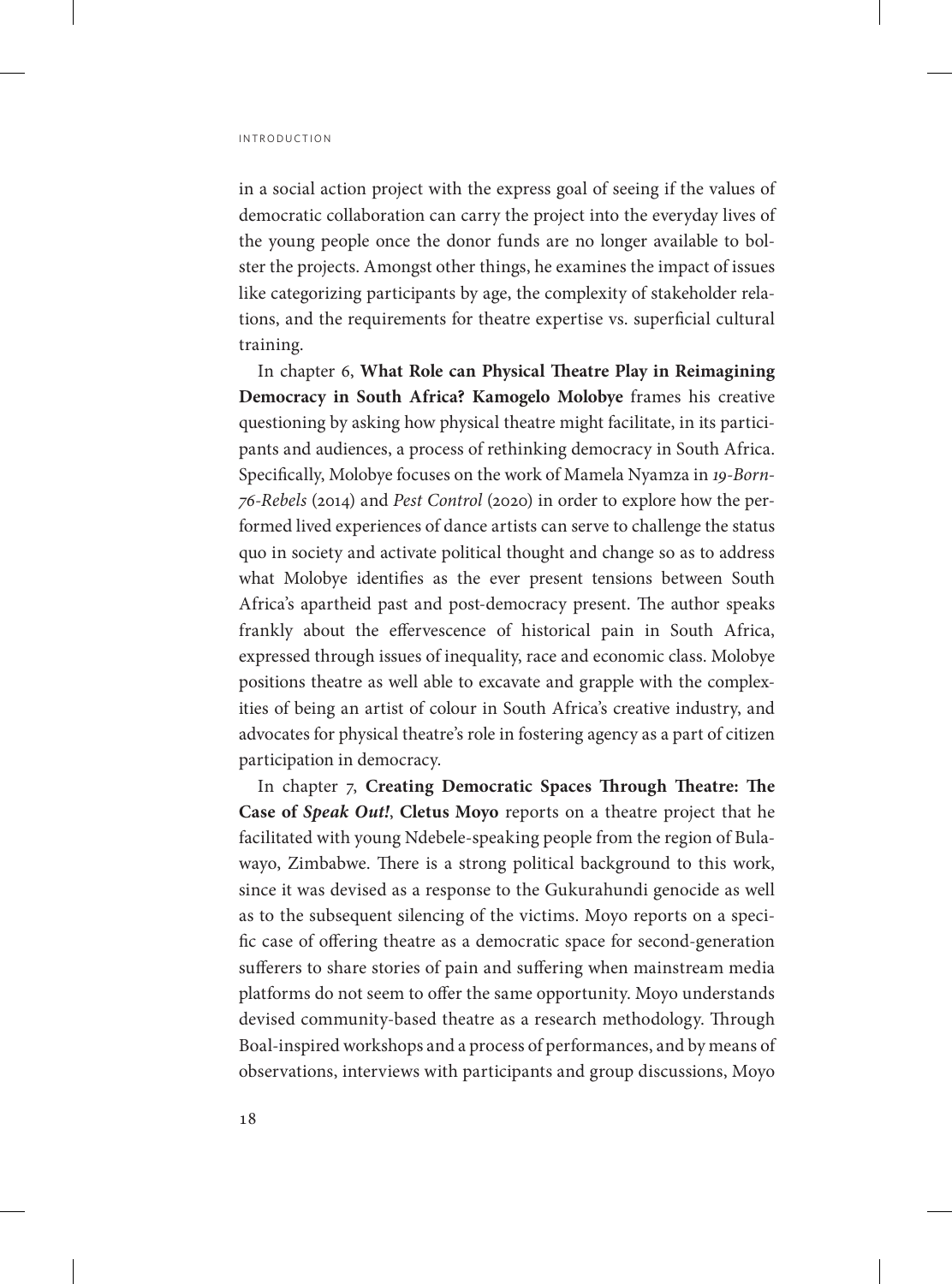explores how theatre offers a space for telling inherited and personal stories and looking for new ways of dealing with the past. In particular, Moyo shows how theatre offers a safe but also direct sensuous way to "speak" and hence process past violence, terror and abuse. The chapter provides evidence of the ways in which theatre can recognize people and stories that are elsewhere being silenced and unrecognized, even in democracies.

Through the artistic work described in **Redemptive Theatre – When the Performance is in the Silence** (chapter 8), **Tshego Khutsoane, Les Nkosi** and **Petro Janse van Vuuren** wanted to work methodically to generate a dialogical and democratic theatrical design, following principles that can be applied to stories of privilege and questions of guilt and injustice in the South African context. This contribution offers another close look at the potential and the tools of theatre. Through phases of identification, script development and performance, the authors and artists argue that their work seeks routes for redemption and comes close to the realization of Jacques Rancière's idea of an aesthetic regime and the concept of democracy as a redistribution of what can be seen, heard and experienced. The work includes voices calling for decolonization, voices for African wisdom traditions and marginalized knowledge systems, as well as the voices of the privileged race, gender and generation experiencing silencing in a vulnerable democracy.

In chapter 9, **Performing Young Adult's Reflections on Work, Citizenship and Democracy, Vigdis Aune** reports on the creation of a performance in the Norwegian democratic context, where themes and questions regarding the dreams, expectations and realities of young people in relation to future work, employment and vocation are explored and performed. It highlights two phases in the process, namely theme exploration in "democratic fora" and performance development. In both the phases emphasis is placed on making the interactions as democratic as possible – in the first instance looking for ways to democratize the relationship between researcher-facilitator and researcher participants, and in the second between actor-facilitators and audience participants. For its philosophical inspiration Aune also relies on the writings of Jacques Rancière, particularly his understanding of political subjectivation,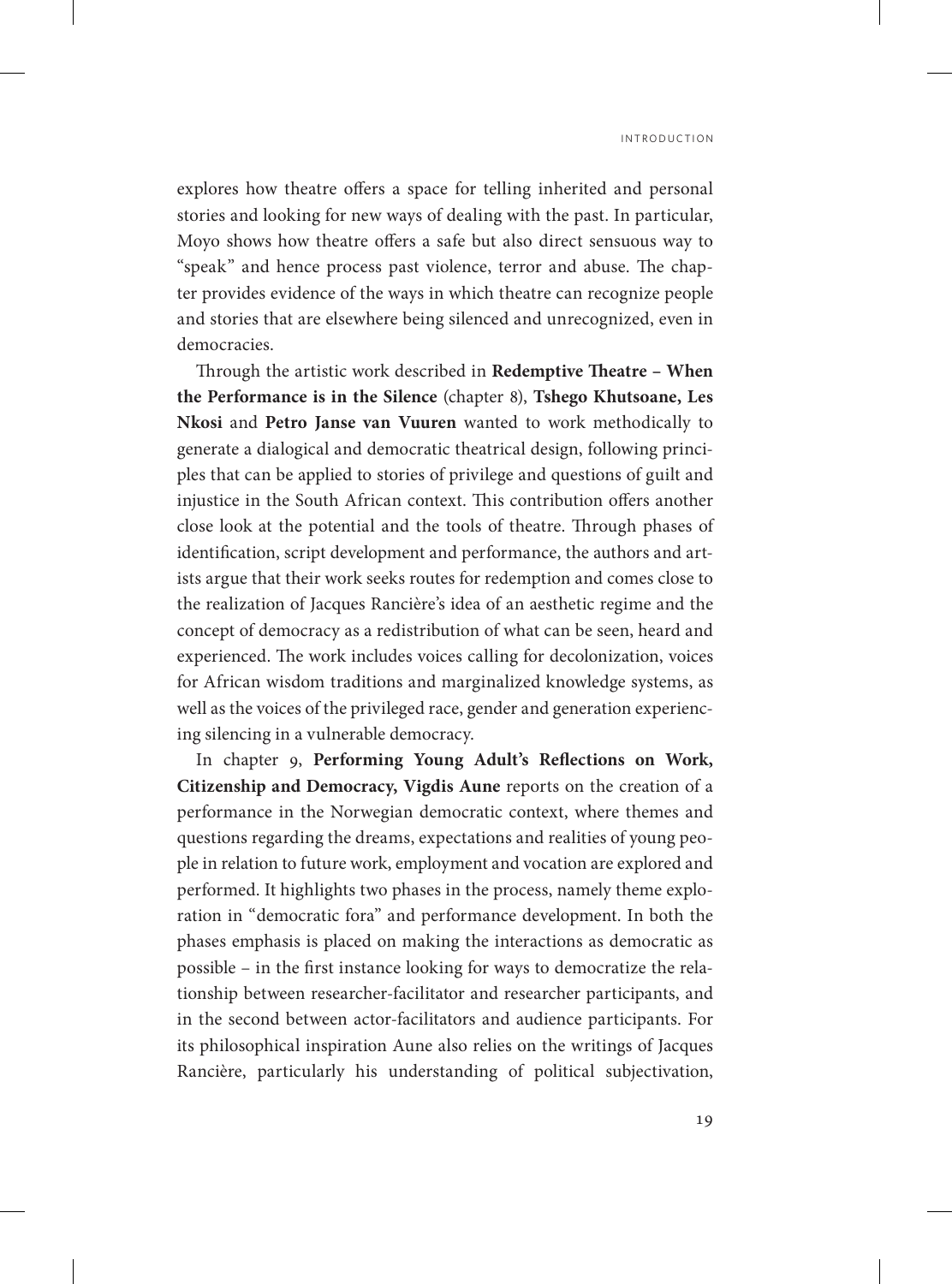equality and dissensus. The chapter culminates in a set of observations and insights gained from the whole process, including a reflection on power relations and a reference to the impact the 2020 Corona lockdown had on shifting the perspectives. Central to this is an analysis of the layered complexities around who gets to choose the vocation of their dreams and who must accept the burden of doing necessary but menial and boring work that no-one wants, of which jobs are deemed valuable and desirable and which are not, and of how Covid-19 in some ways challenged these categories.

Another challenge to Norwegian democracy and artistic work is treated in **The Aesthetic Model of Disability** by **Nanna K. Edvardsen** and **Rikke Gürgens Gjærum**. They examine the political-aesthetic implications of the integration of disabled participants within the Norwegian Arctic Arts Festival's youth initiative. The authors present observations and voices from selected responsible artists who found that the participation of disabled people either caused a deterioration of artistic quality or contributed a specific expressive style that was aesthetically interesting. Calling on the scope and concepts of Rancière and his aesthetic regimes the authors argue how arts practice does distribute common policies by confirming negative conceptions of the disabled. Even when the artist tries to avoid "enfreakment" and further stigmatization, the attempt at protection actually creates or confirms the negative conception. However, the study also provides evidence of practices of artistic redistribution where the aesthetic of the disabled is approved in its own right, or, put differently, where disability appears as an aesthetic phenomenon. This leads to a proposal of an aesthetic model of disability. A reconstrued conception of disability occurs when human expressions or actions are perceived and recognized aesthetically, perceiving the aesthetic quality of the disabled as being able. The model and the study offer a cultural democratic approach and a precise insight into ways of building democracy that promote the aesthetic and political equality of minorities. This also demands a reconfiguration of what should be recognized as "proper" art and artistic quality.

In the final section we present detailed analyses of single case studies of theatre methods and works applied to various social issues,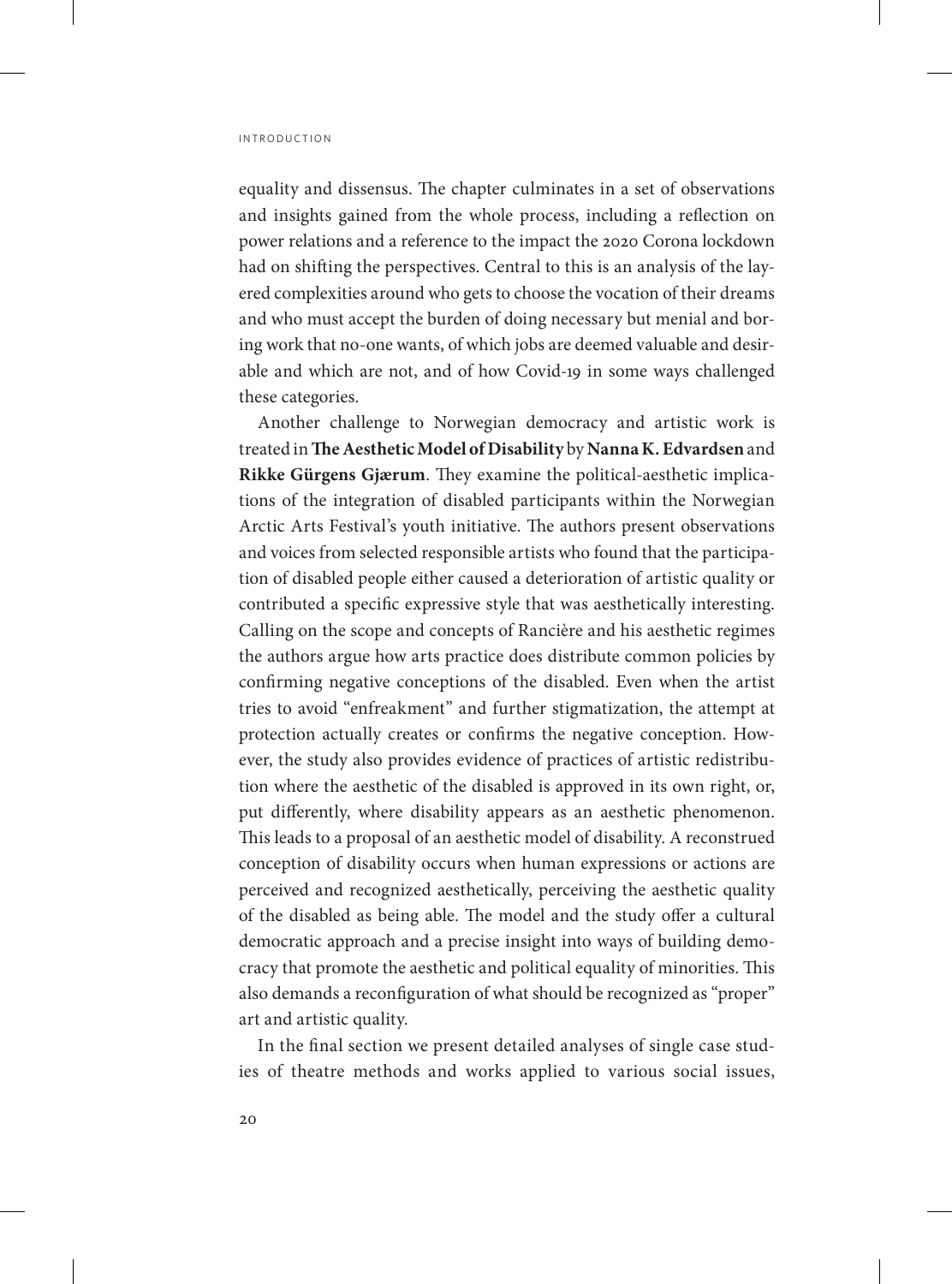such as environmental protection, gender-based violence, poverty and injustice.

**Heli Aaltonen** reports in chapter 11 from a particular student performance week and invites the reader to consider the work within a nonhuman performance research approach, as a means to achieve social justice for human beings and the environment, specifically birds. Referencing Kirkkopelto's (2017) thoughts on the capacity of human beings to transform the current trajectory of climate change, Aaltonen reflects on philosophical questions of being and knowledge, on the present ethical complexities presented by human life on the planet and on the practical implications of avian-human performance as an intervention for change. The author, who acted as both teacher and researcher, created a narrative of the process with students that involved the embodied engagement of corporeal activities in children's theatre. This was done so that the life of birds could be understood in as visceral a manner as possible. In Aaltonen's own words, "Participating in the avian-human performance practice, carries a potentiality to imagine a more equal world and voice the needs of birds" (Aaltonen, 2020, p. 14). A photographic journal compliments the author's writing and is demonstrative of the interactive engagements that form part of the work.

**Kathy Barolsky** and **Cheraé Halley**'s critical investigation in chapter 12 is a reflective journey into the power dynamics present in a playback theatre re-telling of a story of gender-based violence – **Liezel's story**. The playback conductor, Kathy, and actor, Cheraé, were tasked by the theatrical form to question the silencing and invisible-making of the stories of women who live through gender-based violence. Drawing on the work of Jacques Rancière on the political responsibility of the arts to redistribute what can be experienced by the senses, they illustrate the difficulty of meeting this requirement as artists. The weight of this responsibility and the intensity of the affective entanglements they experienced contributed to them missing the heart of Liesel's story and failing to create the dissensus that can illuminate the plight of women. They conclude with an allusion to the importance of the playback rehearsals as being the site where the artist-researchers should wrestle with their own entanglements in relation to social issues, so as to prepare them for their important political work on the playback stage.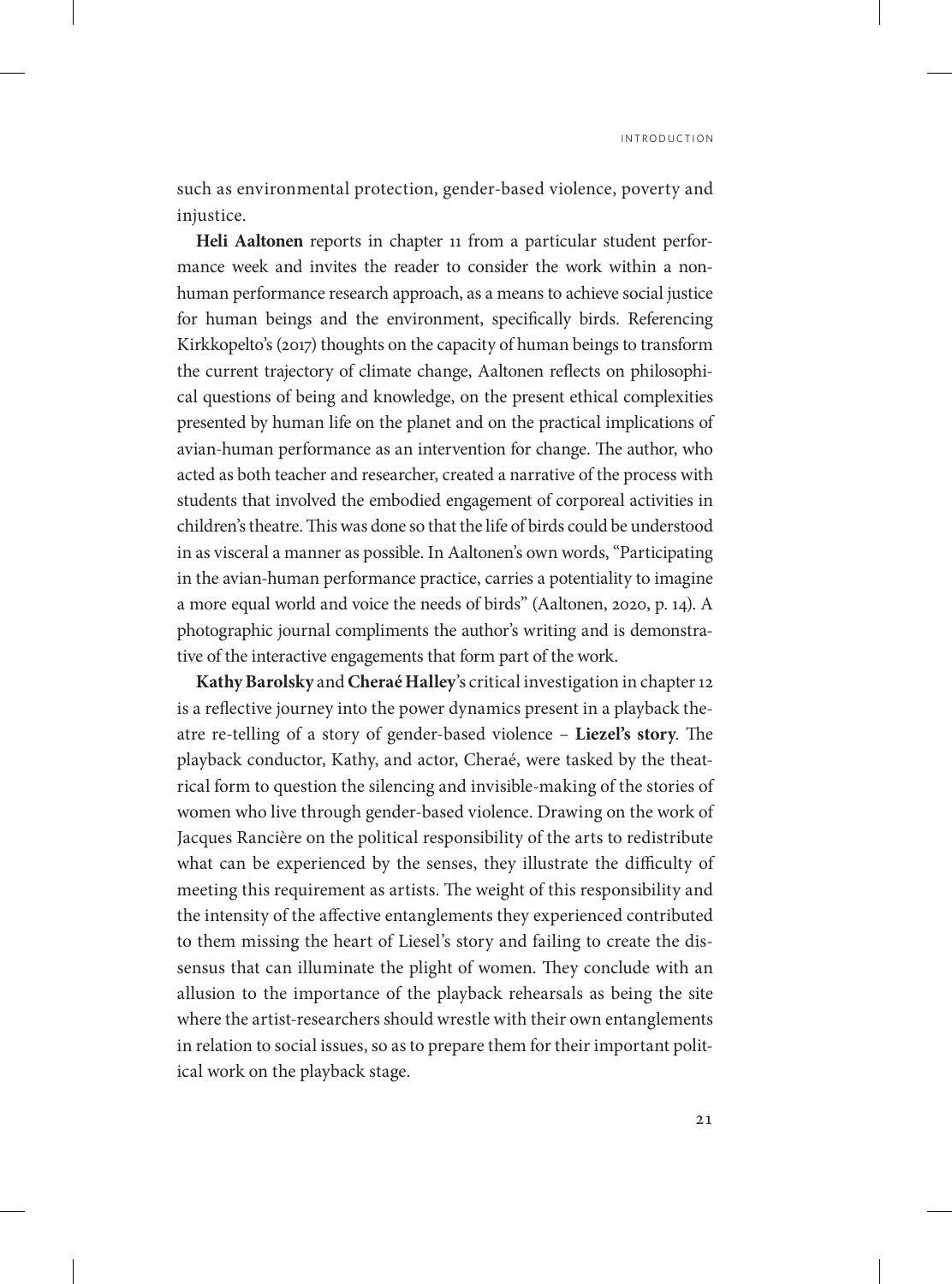**Ellen Foyn Bruun's** chapter **The Hospital Scene: Deepening Democracy with Theatre-led Inquiry** offers a detailed insight into how theatre as an experiential learning tool can appear as performance activism in one single ninety-minute theatre workshop, and where participants from many backgrounds and cultures unite in the sensuous processing of a shocking real-life story from one participant and witness from Uganda. The author and workshop leader Ellen Foyn Bruun argues that the workshop in the playing answered to democratic ambitions in ways of equal investigation, making explicit diverse power structures, intentions, and tacit relations. And furthermore, what comes into being in play, comes into being in life; the workshop brings together performing practices on stage and in life. She introduces to theatre the concept of "deep democracy" from psychology, and argues how theatre offers a space for increased awareness, diversity of voices, and revelation of embedded wisdom – which emerged when the fictional and factual levels of the investigation merged at one particular point. By working through several potential emotions and responses involved, and staging the story in several ways, the lens shifted from each participant's personal responses to an enhanced awareness of the context and its difficult conditions. Bruun reports on a moment of transformed, shared experience from where the work elaborates through character work, monologues and shared reflections. The chapter offers a detailed insight into how learning through theatre can operate as a way of moving the participant through stages of inquiry and reflection on both a sensuous, cognitive and perhaps political level. By addressing a story that otherwise would have remained silenced, the work also proves to be a form of performance activism.

# **References**

- Argyris, C. & Schôn D. A. (1989). Participatory action research and action science compared. *American Behavioral Scientist, 32*(5), 612–623.
- Bishop, C. (2012). *Artificial hells: Participatory art and the politics of spectatorship*. Verso.
- Crouch, C. (2004). *Post-democracy* (pp. 67–286). Polity.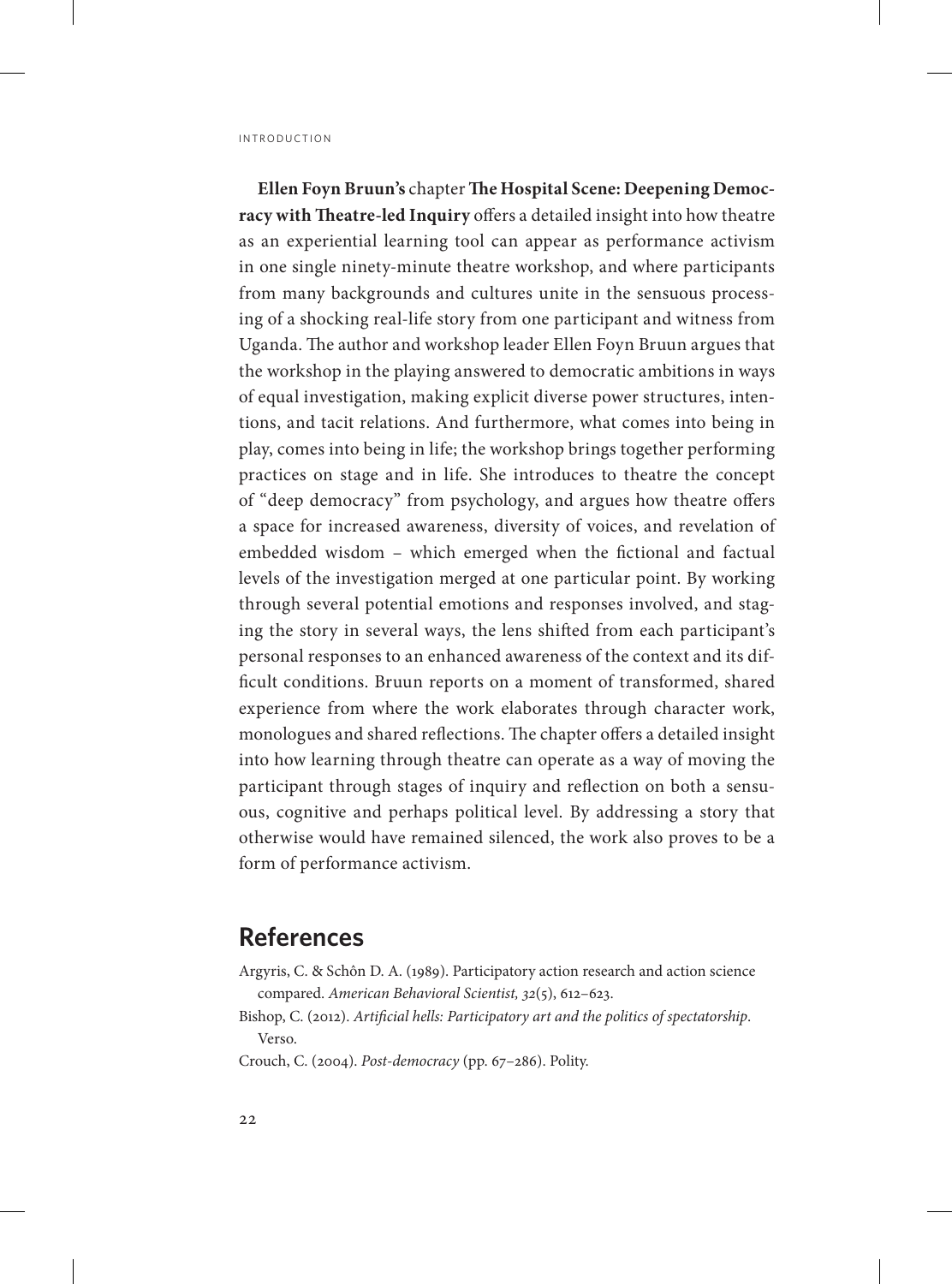- Davis, D. (2014). *Imagining the real: Towards a new theory of drama in education*. Trentham Books.
- Delvac, K. S. (2021). Human rights abuses in the enforcement of coronavirus security measures. *The National Law Review*, *11*(98). [https://www.natlawreview.com/](https://www.natlawreview.com/article/human-rights-abuses-enforcement-coronavirus-security-measures) [article/human-rights-abuses-enforcement-coronavirus-security-measures](https://www.natlawreview.com/article/human-rights-abuses-enforcement-coronavirus-security-measures)
- Denzin, N. K. (2003). *Performance ethnography: Critical pedagogy and the politics of culture*. Sage.
- Hallward, P. (2006). Staging equality: Rancière's theatrocracy. *Journal of New left Review* 37, 109–129.
- Leavy, P. (2009). *Method meets art: Arts-based research practice*. Guilford Press.
- Lewin, K. (1946). Action research and minority problems. *Journal of Social Issues, 2*(4), 34–46.
- Liamputtong, P. & Rumbold, J. (Eds.). (2008). *Knowing differently: Arts-based and collaborative research methods*. Nova Science Publishers.
- Mngadi, S. (2020, 17 August). Police brutality during lockdown has caused citizens to live in fear of the men in blue. *Sunday Tribune*. [https://www.iol.co.za/sunday](https://www.iol.co.za/sundaytribune/news/police-brutality-during-lockdown-has-caused-citizens-to-live-infear-of-the-men-in-blue-cee5307f-0df1-4460-bea7-b2ad98dd2d24)[tribune/news/police-brutality-during-lockdown-has-caused-citizens-to-live-in](https://www.iol.co.za/sundaytribune/news/police-brutality-during-lockdown-has-caused-citizens-to-live-infear-of-the-men-in-blue-cee5307f-0df1-4460-bea7-b2ad98dd2d24)[fear-of-the-men-in-blue-cee5307f-0df1-4460-bea7-b2ad98dd2d24](https://www.iol.co.za/sundaytribune/news/police-brutality-during-lockdown-has-caused-citizens-to-live-infear-of-the-men-in-blue-cee5307f-0df1-4460-bea7-b2ad98dd2d24)
- Mouffe, C. (2005). *On the political: Thinking in action*. Routledge.
- Nash, K. (1996). Post-democracy, politics and philosophy: An interview with Jacques Rancière. *Angelaki Journal of the Theoretical Humanities, 1*(3), 171–178.
- Nelson, R. (2013). *Practice as research in the arts: Principles, protocols, pedagogies, resistances*. Palgrave Macmillan.
- O'Connor, P. & Anderson, M. (2015). Research in a post-normal world. In P. O'Connor & M. Anderson (Eds.), *Applied Theatre Research* (pp. 3–97). Bloomsbury Methuen.
- Rancière, J. (2006). *Hatred of democracy*. Verso.
- Rancière, J. (2006b). The ethical turn of aesthetics and politics. *Critical Horizons, 7*(1), 1–20.
- Rancière, J. (2009). Contemporary art and the politics of aesthetics. In B. Hinderliter, W. Kaizen, V. Maimon, J. Mansoor & S. McCormick (Eds.), *Communities of sense: Rethinking aesthetics and politics* (pp. 31–50). Duke University Press Books.

Rancière, J. & Rockhill, G. (2013). *The politics of aesthetics*. Bloomsbury Academic.

- Rasmussen, B. & Kristoffersen, B. (2011). *Handling og forestilling forestilling om handling: Jacob Levy Morenos teaterekspresjonisme og sosiatri*. Tapir Forlag.
- Rasmussen, B. (2017). Applied theatre in times of terror: Accepting aesthetic diversity and going beyond dilemma. *Applied Theatre Research, 5*(3), 169–182.
- Reason, P. (1988). *Human inquiry in action: Developments in new paradigm research*. Sage.
- Reason, P. (1994). *Participation in human inquiry*. Sage.